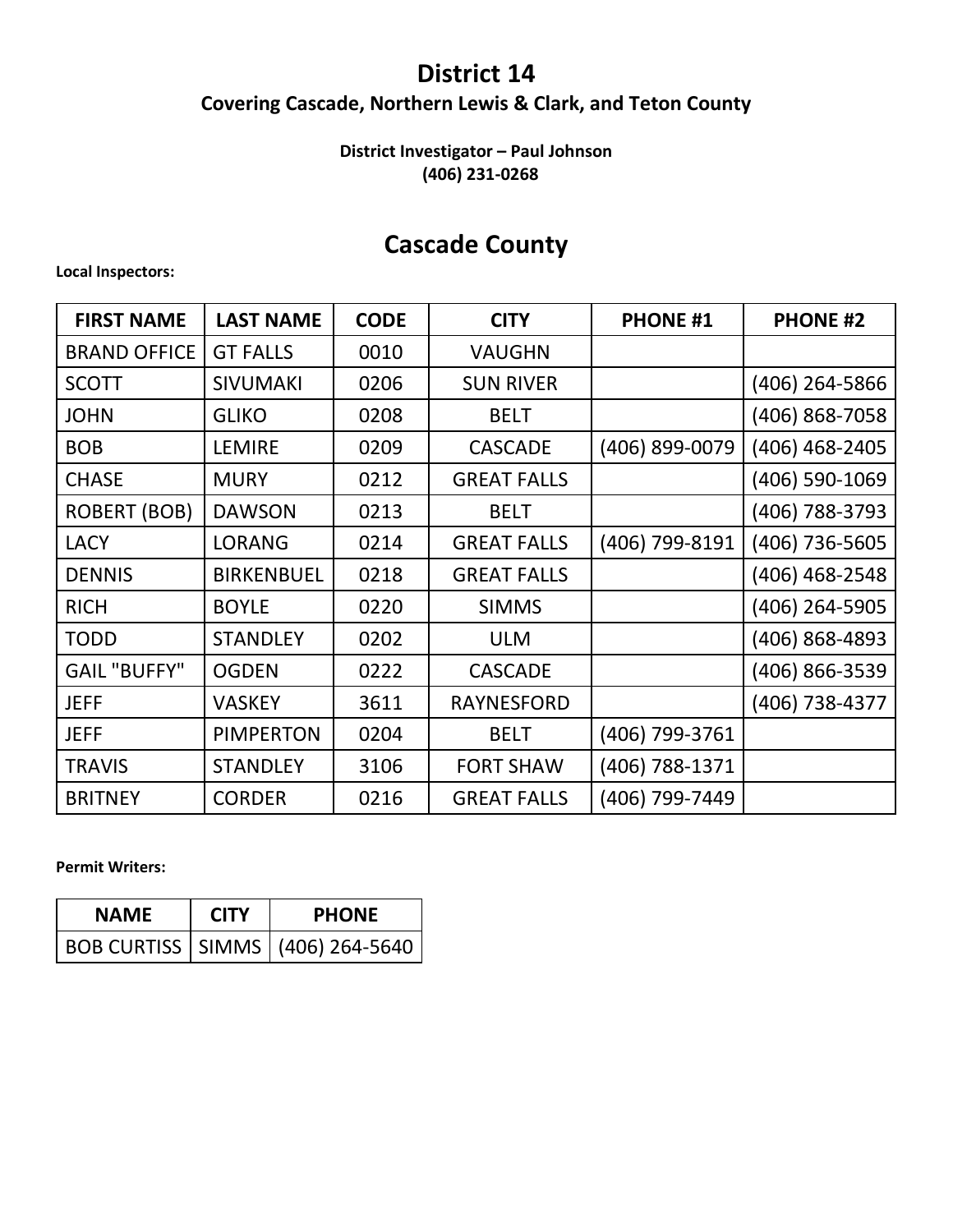**Authorized Shipping Points:**

| <b>NAME</b>                           | <b>CITY</b>        | <b>PHONE</b> |
|---------------------------------------|--------------------|--------------|
| <b>DON JACOBS</b>                     | <b>GREAT FALLS</b> |              |
| <b>FOOTHILLS YARDS</b>                | <b>TRACY</b>       |              |
| <b>FOOTHILLS YARDS (GORE</b><br>HILL) | <b>GREAT FALLS</b> |              |
| <b>L&amp;M LOCKERS</b>                | <b>BELT</b>        |              |
| <b>STEINBACH FEEDLOT</b>              | <b>SUN RIVER</b>   |              |
| <b>STERLING FEEDLOT</b>               | VAUGHN             |              |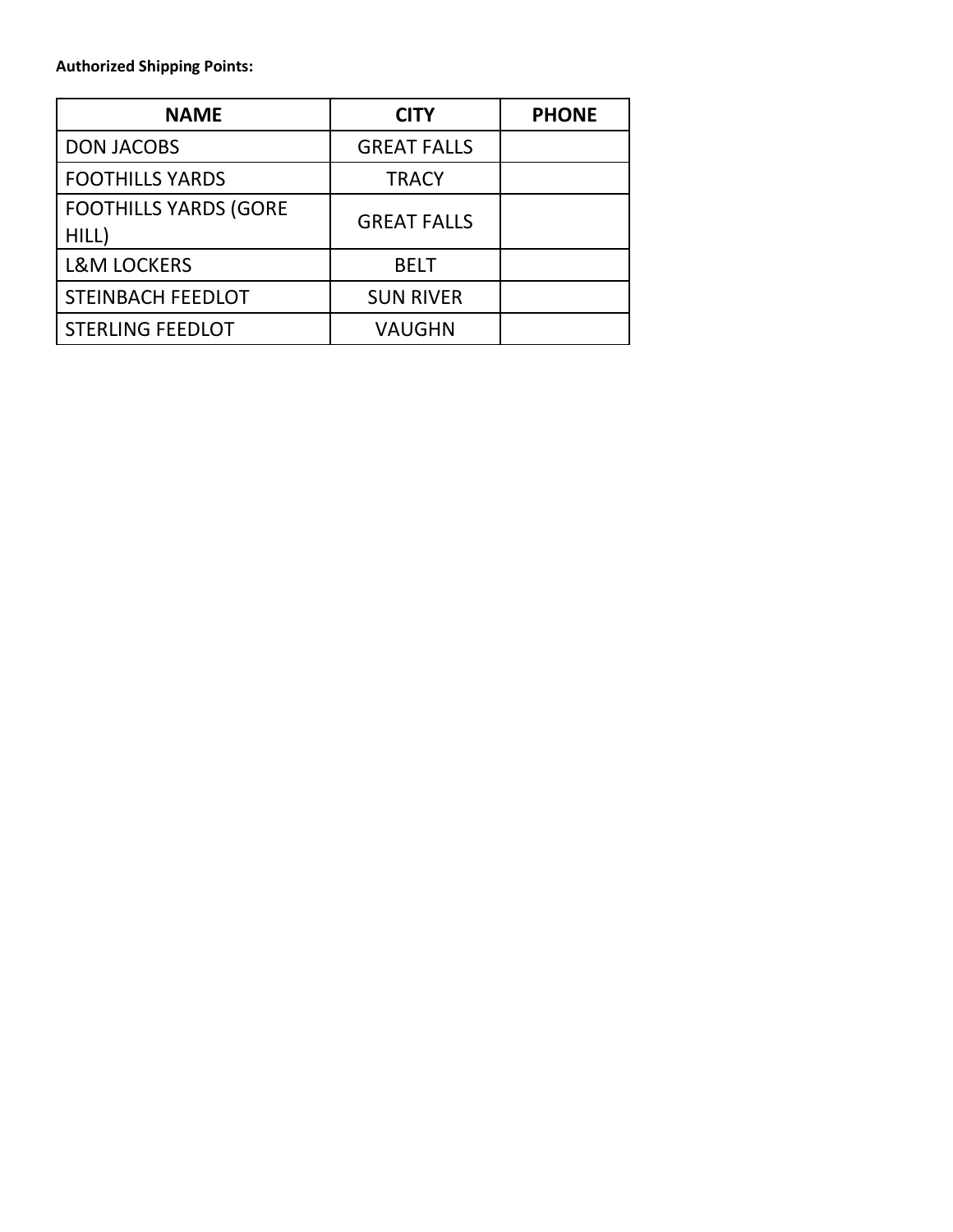# **Northern Lewis & Clark County**

#### **Local Inspectors:**

| <b>FIRST NAME</b> | <b>LAST NAME</b> | <b>CODE</b> | <b>CITY</b>       | <b>PHONE #1</b> | <b>PHONE #2</b>  |
|-------------------|------------------|-------------|-------------------|-----------------|------------------|
| <b>HOLLY</b>      | <b>BECKER</b>    | 0527        | <b>LINCOLN</b>    |                 | $(406)$ 362-3043 |
| <b>JIM</b>        | <b>CLONINGER</b> | 0583        | <b>WOLF CREEK</b> |                 | (406) 235-4346   |
| SCOTT             | <b>BLACKMAN</b>  | 0598        | <b>WOLF CREEK</b> |                 | $(406)$ 235-4227 |
| RICHARD (RJ)      | KEASTER          | 0530        | <b>LINCOLN</b>    | (406) 750-7413  |                  |

#### **Permit Writers:**

| <b>NAME</b>                    | <b>CITY</b>       | <b>PHONE</b> |
|--------------------------------|-------------------|--------------|
| <b>JOHN &amp; ANITA WILSON</b> | <b>WOLF CREEK</b> |              |

**Authorized Shipping Points:**

| <b>NAME</b>        | <b>CITY</b>   | <b>PHONE</b> |
|--------------------|---------------|--------------|
| AUGUSTA YARDS      | AUGUSTA       |              |
| DAVE BAUM YARDS    | <b>HFIFNA</b> |              |
| <b>NOVAK YARDS</b> | <b>HFIFNA</b> |              |